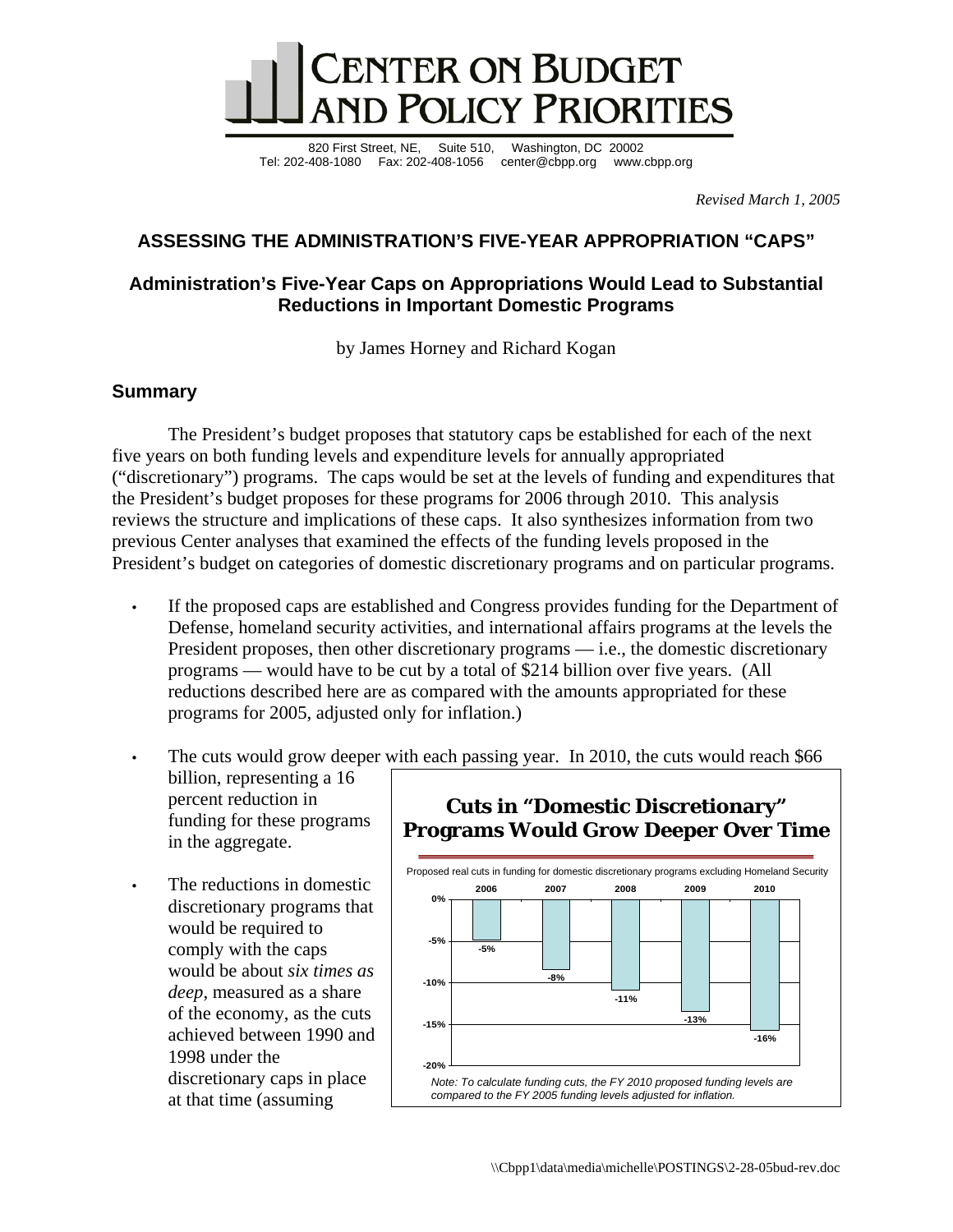Congress approves the President's proposed funding levels for the Department of Defense, international affairs, and homeland security).

• By 2010, these cuts would reduce expenditures for domestic discretionary programs, measured as a share of the economy, to the lowest level since sometime before 1962. (1962 is the earliest year for which these data are available.)

 These findings make clear that complying with the proposed caps would require substantial reductions in a wide array of programs that provide public services, such as education, environmental protection, veterans' health care, medical research, law enforcement, and food and drug safety inspection. Perhaps for this reason, the cuts that would be needed in specific discretionary programs after 2006 to meet the caps are not shown in the Administration's budget; for the first time since at least 1989, an Administration has declined to provide information about the specific funding levels it is proposing for individual discretionary programs for years beyond the coming year. This lack of information on funding levels after 2006 for specific domestic discretionary programs obscures the nature and depth of the cuts that the proposed caps would necessitate (although it is possible, from supplementary budget tables that the Administration has provided to the Congressional budget committees, to estimate the reductions in individual programs that the budget would entail).

Enactment of these caps also would be likely to make it more difficult to secure agreement in the next few years on a large, bipartisan deficit-reduction package. The five-year discretionary caps put in place in 1990 and 1993 were integral parts of packages that also included both reductions in certain entitlement programs and revenue increases — and that substantially reduced deficits. The shared sacrifice represented by these three elements of the 1990 and 1993 packages was critical to building support for the packages as a whole. If fiveyear caps are enacted at the levels proposed in the Administration's budget, however, it will be extremely difficult to impose any *further* cuts in domestic discretionary programs as part of a future, large-scale deficit-reduction package. And without additional cuts in discretionary programs, it is likely to be harder to garner support for a package that includes revenue increases and changes in certain entitlement programs. Policymakers who defend other parts of the budget, such as those who resist revenue-raising measures, are likely to be less willing to agree to a package that includes added revenues if the package contains no further reductions in domestic discretionary programs, beyond those already required.

# **The Administration's Proposal to Establish Five-Year Discretionary Caps**

 $\overline{a}$ 

 The President's budget proposes that caps be established for each of the next five fiscal years (2006 – 2010) on funding and expenditures for discretionary programs (i.e., programs funded through annual appropriations).<sup>1</sup> Under this proposal, enactment of appropriations in

 $1$  In 2006 and 2007, there would be separate caps on each of four categories of discretionary programs: highways, mass transit, defense, and nondefense. (For highways and mass transit, there would be caps only on outlays. For defense and nondefense, there would be caps on both outlays and budget authority). In 2008 and 2009, there would again be separate outlay caps for the highway and mass transit categories, but a single set of caps would apply to all other discretionary programs, including both defense and non-defense discretionary programs (except for highways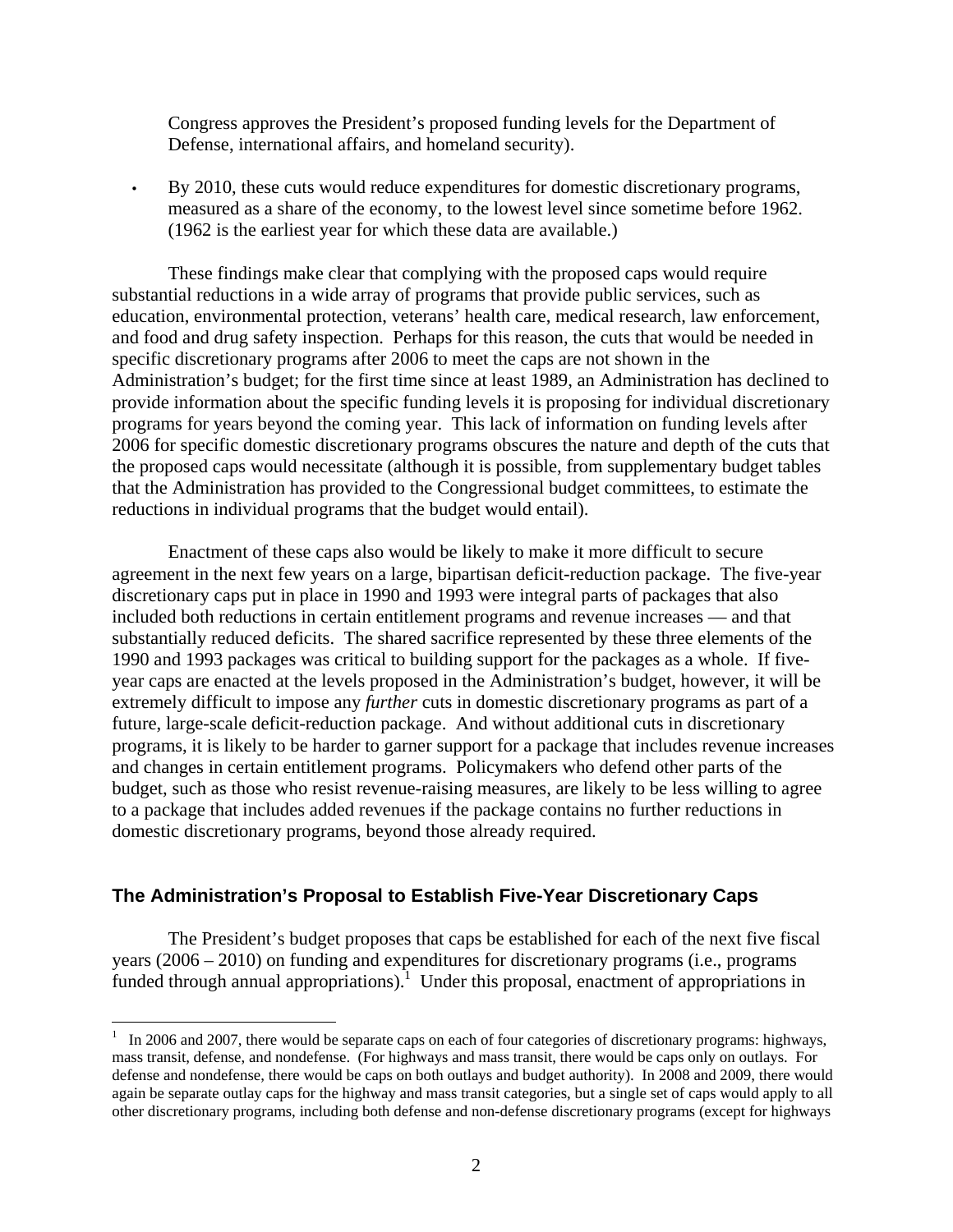excess of the caps would lead automatically to across-the-board cuts in discretionary funding in the amounts needed to produce compliance with the caps.

 The proposed structure of the caps and the mechanism to enforce them is similar to the discretionary cap procedures enacted into law for five years as part of the Budget Enforcement Act of 1990 and then extended in 1993. (The caps were extended again in 1997, but the emergence of budget surpluses after 1997, and the increasing severity of those caps, led to widespread noncompliance.)

 The caps the Administration is now proposing differ, however, in key respects from the caps that were in effect in the 1990s. As noted above, the caps the Administration is now proposing would require much deeper reductions in domestic discretionary programs than the cuts achieved under the caps from 1990 through 1998. In addition, the circumstances in which the new caps are being proposed differ significantly from the circumstances in the 1990s.

 In 1990 and 1993, discretionary caps were enacted as part of major deficit reduction packages that put virtually all of the budget "on the table" and combined restraint in funding for discretionary programs with reductions in certain entitlement programs and increases in revenues. By contrast, under the Bush Administration's new budget, substantial parts of the budget would be *off* the table, and new tax cuts that would deepen deficits would be instituted on top of the existing tax cuts. In fact, according to the Administration's own estimates, total deficits for 2006 through 2010 would be *\$29 billion higher under its budget* than they would be if there were no changes in current policies. This is because the cost of the President's proposed tax cuts and increases in spending for defense and homeland security would more than offset the proposed cuts in domestic programs. In other words, the large cuts in domestic discretionary programs that would be made to comply with the proposed caps would help pay for the President's tax cuts, rather than reduce the deficit.<sup>2</sup>

 Putting the proposed five-year caps in place now could also make it harder to achieve deficit reduction in the future. It would be very difficult to impose further reductions in discretionary programs as part of any possible future deficit-reduction package. Yet it would be harder to gather widespread support for the increases in revenues and reductions in certain entitlement programs that would have to be included in any large deficit-reduction package if that package does not also promise some new restraints on discretionary programs. Policymakers who are concerned about deficits but resist raising revenues and argue that discretionary programs are a significant cause of the deficit are unlikely to join in an effort to reduce deficits that includes an increase in revenues but no reduction in discretionary programs beyond reductions that have already been mandated.

and mass transit). In 2010, there would be an outlay cap and a budget authority cap that would apply to *all*  discretionary programs, including highways and mass transit.

 $2^2$  See James Horney, Robert Greenstein, and Richard Kogan, "What the President's Budget Shows About the Administration's Priorities," Center on Budget and Policy Priorities, revised February 9, 2005.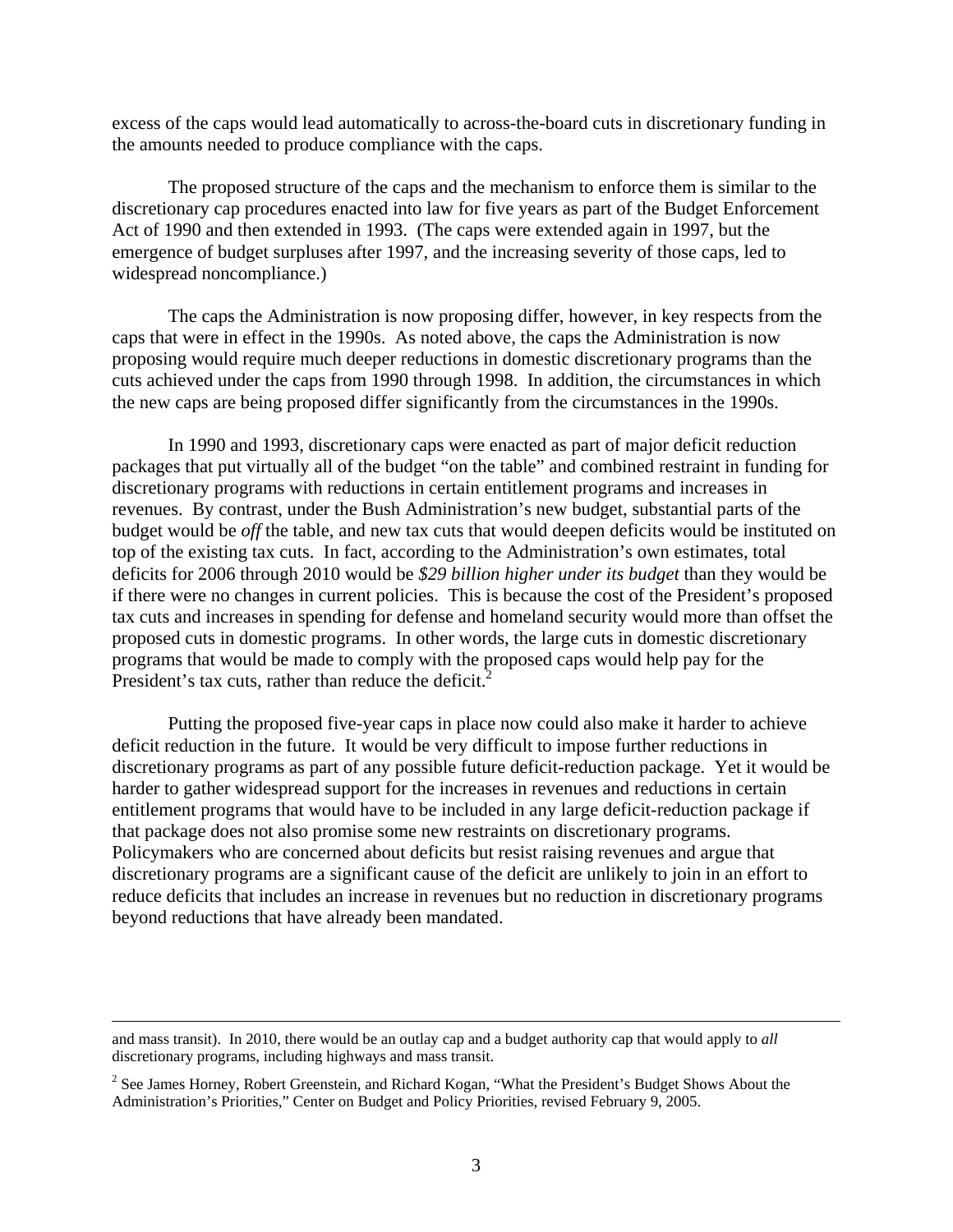#### **The Depth and Nature of the Proposed Reductions in Domestic Discretionary Programs**

 The discretionary caps that the Administration is proposing for each of the next five years would be set at the levels of funding and expenditures for discretionary programs that are shown in the President's budget. Under these caps, unless the Department of Defense, homeland security, and international affairs are funded at levels well below those the President is seeking, very large cuts in domestic discretionary programs would have to be made. Relative to the OMB budget baseline (i.e., to the 2005 funding levels, adjusted for inflation), the cuts in funding for domestic discretionary programs would total \$214 billion over five years. In 2006, the cuts would be \$18 billion, or 5 percent, below the level needed to maintain the current level of services in these programs. By 2010, the real cut in funding for domestic discretionary programs would be \$66 billion, or 16 percent.

These cuts in domestic discretionary programs would be roughly *six times as deep*, when measured as a share of the economy, as the cuts instituted under the caps imposed in 1990 and 1993.<sup>3</sup> By 2010, expenditures for domestic discretionary programs, measured as a share of the economy, would be at the lowest level on record, with the data available back to 1962.

 The President's budget does not show the cuts that would be made in individual domestic discretionary programs after 2006. The Administration has not provided information about its proposed funding levels for individual discretionary program accounts beyond the coming year. Supplementary budget materials that the Office of Management and Budget has provided to the Congressional budget committees, however, do contain proposed levels of funding and expenditures for 2007 – 2010 for each of the 15 broad budget categories (known as budget "functions") that include domestic discretionary programs. The supplementary budget materials that OMB has provided also contain proposed levels of funding for 57 smaller subcategories of discretionary programs (known as "subfunctions").<sup>4</sup>

 $\overline{a}$ 

 $3$  Between 1990 and 1998, when most observers believe caps were effective in holding down discretionary spending, domestic discretionary spending expenditures declined as a share of GDP by slightly more than 0.1 percent. Under the caps proposed by the Administration, domestic discretionary expenditures would decline as a share of GDP by about 0.8 percent in five years (unless the Department of Defense, homeland security, and international affairs were funded at levels below those included in the President's budget).

<sup>&</sup>lt;sup>4</sup> The OMB documents show total year-by-year funding levels by subfunction, as well as year-by-year levels for mandatory programs alone within each subfunction. The Administration's levels of discretionary funding by subfunction simply equal its *total* levels by subfunction minus its *mandatory* levels by subfunction. See Sharon Parrott, Isaac Shapiro, David Kamin, and Ruth Carlitz, "Unpublished Administration Documents Show Domestic Cuts Would Significantly Reduce Funding for Most Public Services," Center on Budget and Policy Priorities, revised February 14, 2005.

Because the budget omits funding details for individual programs after 2006, we know the funding levels for homeland security *in total* but not by budget function. In our overall total of \$214 billion in cuts over five years, we are able to pull out the increases in homeland security. We cannot do so, however, in the various domestic program areas.

It also should be noted that the part of the budget that would be reduced \$214 billion over five years includes programs outside of the Defense Department that are considered part of the defense budget function, such as atomic energy programs of the Energy Department. The OMB documents provide budget data in a way that necessitates such an approach.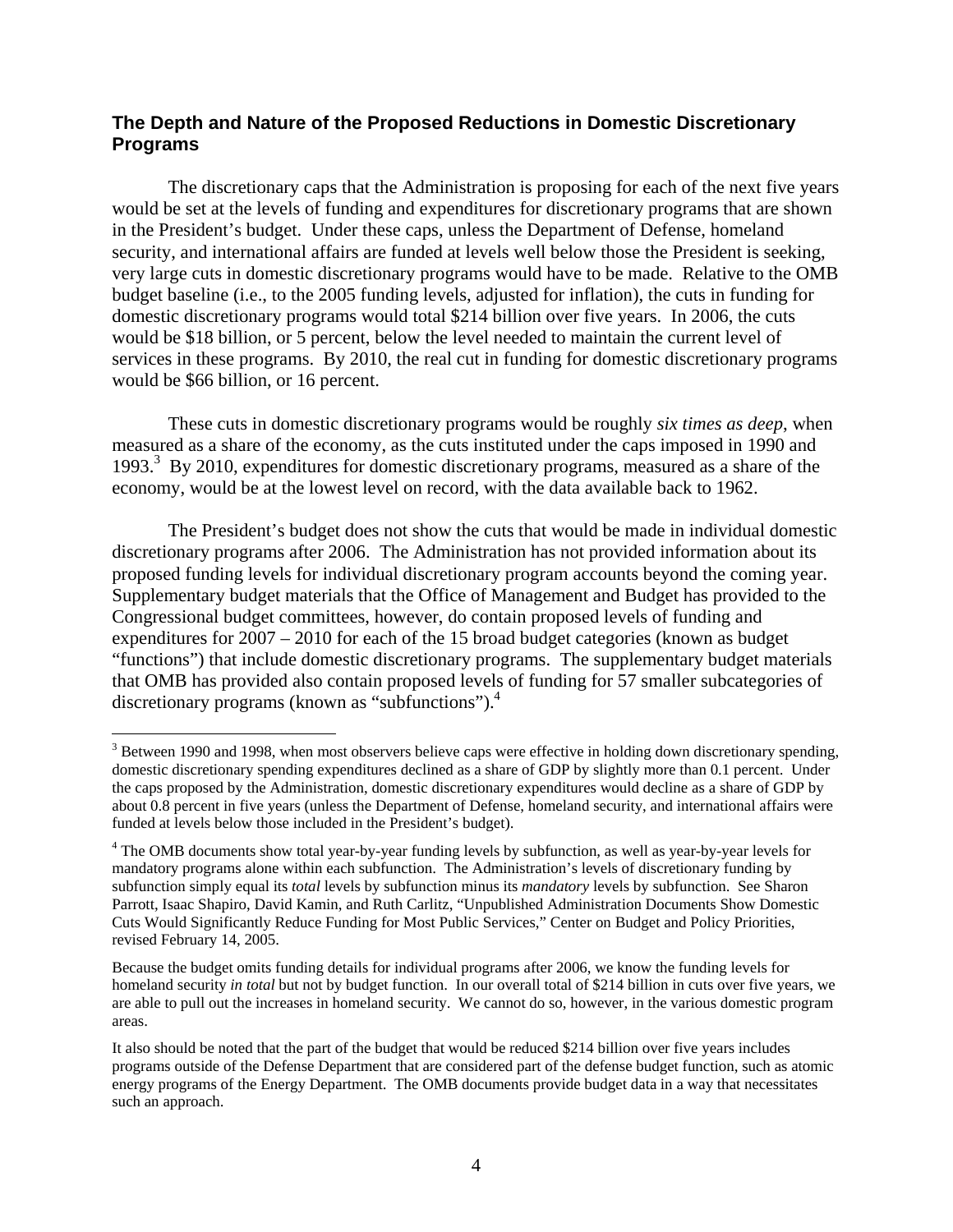According to the information provided by the Administration, overall funding in the budget for discretionary programs would be reduced in 13 of the 15 budget *functions* that include domestic discretionary programs. (The only two functions *not* slated for cuts are the function that consists solely of the administrative costs for operating the Medicare program, including the costs of administering the new drug benefit, and the function that is dominated in 2010 by funding for the decennial census, which must be carried out that year.) Similarly, funding for discretionary programs would be cut in 2010 in 49 of the 57 *subfunctions* that contain domestic discretionary programs. In 45 of these subfunctions, the 2010 reduction would exceed 10 percent.<sup>5</sup>

 Using this information — and assuming that an individual program's share of the funding in its subcategory will remain the same in 2007, 2008, 2009, and 2010, as it would be under the President's budget proposal for 2006 — one can project how individual programs would fare under the budget in 2007 through 2010. In other words, based on the assumption that the priorities within each subcategory of domestic discretionary programs continue to be those that the President has proposed for 2006, one can calculate the effect on selected programs of the reductions that the budget would impose on the subfunction in which those programs are located. The total reduction in funding for all of the subfunctions would be enforced by the proposed discretionary caps.<sup>6</sup>

Accordingly, the proposed caps would entail the following reductions:

- **Education**: A reduction in overall funding for education of 14 percent in 2010, as compared to the 2005 level adjusted only for inflation. These cuts would not spare K-12 education programs. Overall funding for the major elementary and secondary education programs — Education for the Disadvantaged, Special Education funding, School Improvement programs, and Impact Aid — would be reduced by \$11.5 billion over the 2006-2010 period and by \$4.6 billion, or 14 percent, in 2010 alone.
- **Veterans Health Care**: Funding for hospital and medical care for veterans would be reduced by \$5.3 billion, or 16 percent, by 2010. This reduction is separate from and in addition to the Administration's budget proposal to assess higher fees on some veterans in connection with services and drugs provided by the Department of Veterans Affairs.

 $\overline{a}$  $<sup>5</sup>$  These estimates do not include the effects of proposed obligation limits for certain transportation programs. These</sup> obligation limits determine the level of resources available for most highway and mass transit programs, but for technical reasons are not counted as budget authority and, therefore, are not included in the information about discretionary funding provided by the Administration. If adjustments were made to the Administration's proposed levels of discretionary funding to account for increases in highway and mass transit assumed in the budget (an adjustment we cannot make because the Administration has not provided information about proposed obligation limits in 2010), it is likely that the overall transportation function and the ground transportation subfunction would show an increase in 2010 instead of a decrease.

<sup>&</sup>lt;sup>6</sup> For a detailed description of the data sources and the calculations involved, see Ruth Carlitz, "Domestic Discretionary Funding Levels for 2006 through 2010, Detailed Data," Center on Budget and Policy Priorities, February 15, 2005, http://www.cbpp.org/2-15-05bud.htm.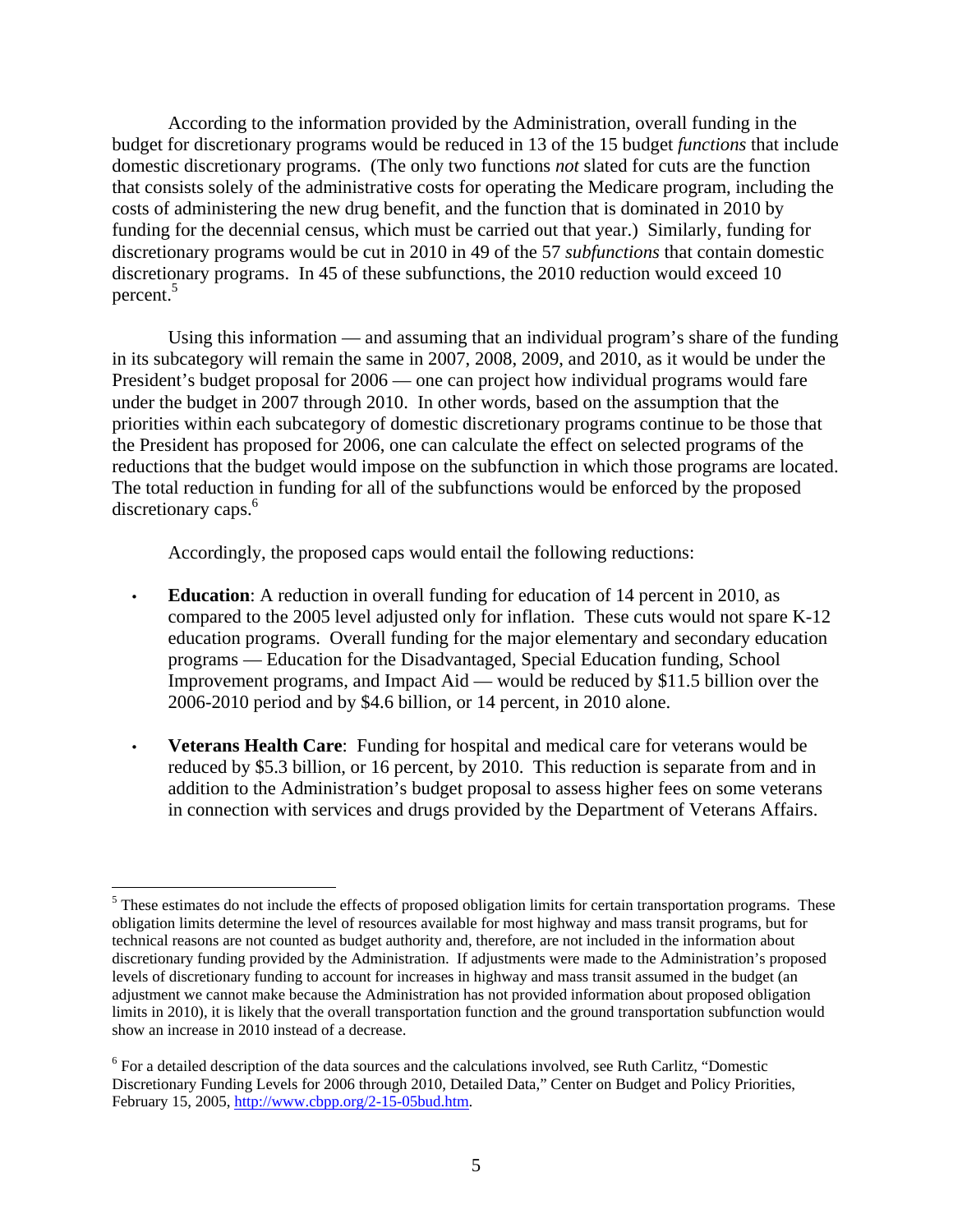- **National Institutes of Health**: Funding for the National Institutes of Health, the agency charged with conducting and promoting cutting-edge research on promising new treatments of cancer and other deadly diseases, would be reduced by \$3.9 billion, or 12 percent, in 2010.
- **Criminal Justice Assistance**: Funding for criminal justice assistance, including Community Oriented Policing Services (COPS), State and Local Law Enforcement Assistance, and Violence Against Women Prevention and Prosecution programs would be reduced by \$1.8 billion, or 48 percent, in 2010.
- **Low-Income Programs:** Programs targeted on low-income families that provide early childhood education and child care, home energy assistance and rental assistance, and nutrition assistance to pregnant women, infants, and young children all would be subject to substantial cuts by 2010. These cuts could significantly reduce the number of lowincome people who are served by these programs.

For instance, the projected cuts in this area suggest that, in 2010, some 670,000 fewer low-income women, infants, and children would be served under the Special Supplemental Nutrition Program for Women, Infants, and Children (WIC). In addition, 300,000 fewer children in low-income working families would be provided child care, 370,000 fewer families and elderly and disabled individuals would receive rental assistance vouchers, 360,000 fewer families and elderly and disabled individuals would receive assistance in meeting heating bills in winter months (or in meeting other home energy bills), and nearly 120,000 fewer children would be served through Head Start. (These estimates assume that cuts would be achieved by reducing the number of participants rather than cutting the value of the benefits or services provided.)

- **HIV/AIDS Treatment Funding:** The federal government provides funding to states and communities for HIV/AIDS treatment services, including funding to help those with HIV/AIDS purchase drugs. Under the budget, this funding would be cut by \$550 million over the 2006-2010 period and by \$191 million, or 10 percent, in  $2010$ .<sup>7</sup>
- **Environmental Protection:** The reductions to environmental protection and natural resource programs (including national parks) would be severe. Overall, environmental and natural resource programs would be cut by \$27 billion over the 2006-2010 period and by \$8 billion, or 23 percent, in 2010 alone. This would require widespread, deep cuts in these programs. For instance, the set of EPA programs that support state and local environmental efforts related to ensuring clean drinking water, upgrading sewage treatment facilities, and reducing air pollution (known as the State and Tribal Assistance Grants) would be reduced by \$1.1 billion — a cut of 28 percent — in 2010.
- **Community Development Funding:** The Administration is proposing to consolidate 18 community development and community service programs — including the Community

 $\overline{a}$  $^7$  This analysis only considers funding under Titles I and II of the Ryan White Care Act. The other funding under the Ryan White Care Act does not go to states and cities on a formula basis but is awarded on a competitive basis to individual service providers.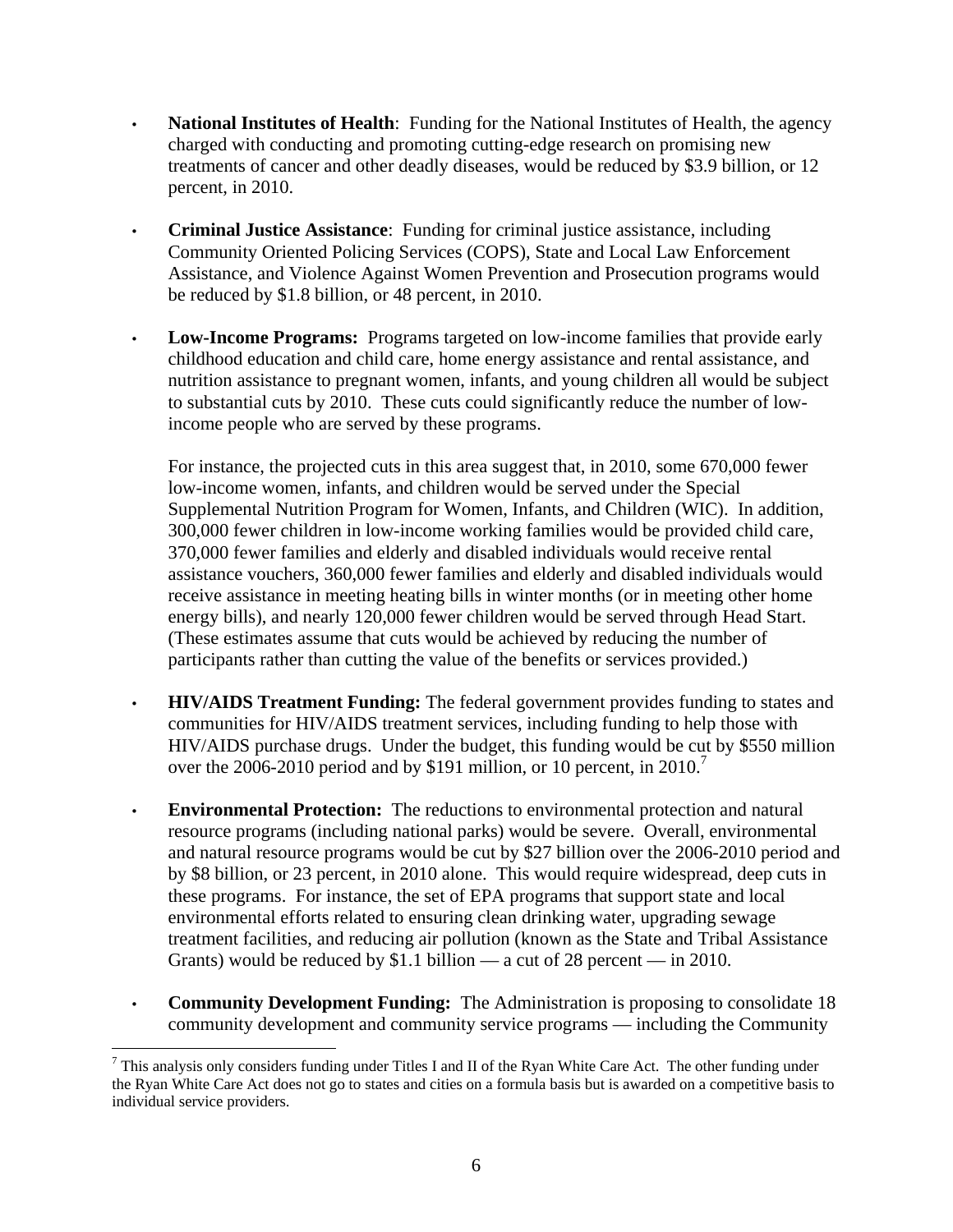#### **Enforcing Multi-Year Caps on Appropriated Programs**

In 1990, Congress enacted caps on appropriations, which applied separately to the amount of funding (budget authority) and estimated expenditures (outlays) provided by annual appropriations bills. These statutory caps applied to each of the next five fiscal years, 1991 through 1995. In 1993, the caps were extended through fiscal year 1998; in 1997, they were extended through fiscal year 2002.

Under these laws, at the end of each session of Congress, the Office of Management and Budget was required to tabulate whether the caps for the fiscal year just started would be exceeded. If so, OMB was required to implement an across-the-board cut of all appropriations sufficient to bring the totals back down to the caps.

The caps were adhered to through fiscal 1998, but evaded by increasingly large amounts after that. Evasion required more than a simple majority vote.

- It required 60 Senate votes to move non-defense costs outside the caps by designating them an "emergency." Furthermore, the President had to agree affirmatively and independently that the costs were an emergency; his mere signature on the legislation including an emergency designation did not suffice.
- Raising the caps by statute (or directing OMB by statute to ignore certain costs in measuring compliance with the caps) could be accomplished only through legislation that either was reported by the Senate Budget Committee or secured 60 votes on the Senate floor. If the Budget Committee were to report legislation raising the caps, that legislation could be filibustered and hence itself could require 60 votes.
- Legislation to raise the statutory caps also required the president's signature.

The fact that the caps were exceeded after 1998 despite these hurdles is usually attributed to the emergence of substantial budget surpluses, as well as to the assent of Presidents Clinton and Bush and the fact that the caps set in 1997 were unrealistically tight.

#### **Enforcement of multi-year caps through the Congressional budget resolution**

It does not require a statute to impose multi-year discretionary caps. The Congressional budget resolution can be used to set such caps.

A budget resolution could impose a requirement that the Congressional budget resolutions for each of the following four years — as well as the appropriation bills passed during that period — remain within the caps that the initial budget resolution had set. The budget resolution establishing the caps could specify that it would take 60 votes to pass any future budget resolution, or any other legislation, that would set aside, raise, or breach the caps. In this manner, a budget resolution approved in one year could establish caps for the next five years. And just as with caps set by statute, the caps imposed by the budget resolution would take 60 votes to overcome.

 The Senate thus could use this year's budget resolution, passage of which requires only a majority vote and cannot be filibustered, to impose severe caps on discretionary programs for each of the next five years. This year's budget resolution also could require that the Senate not set aside, waive, repeal, or exceed these caps unless 60 Senators voted to do so, and, similarly could require that the Senate not pass a new budget resolution that raised or repealed the caps unless 60 Senators agreed to do so.